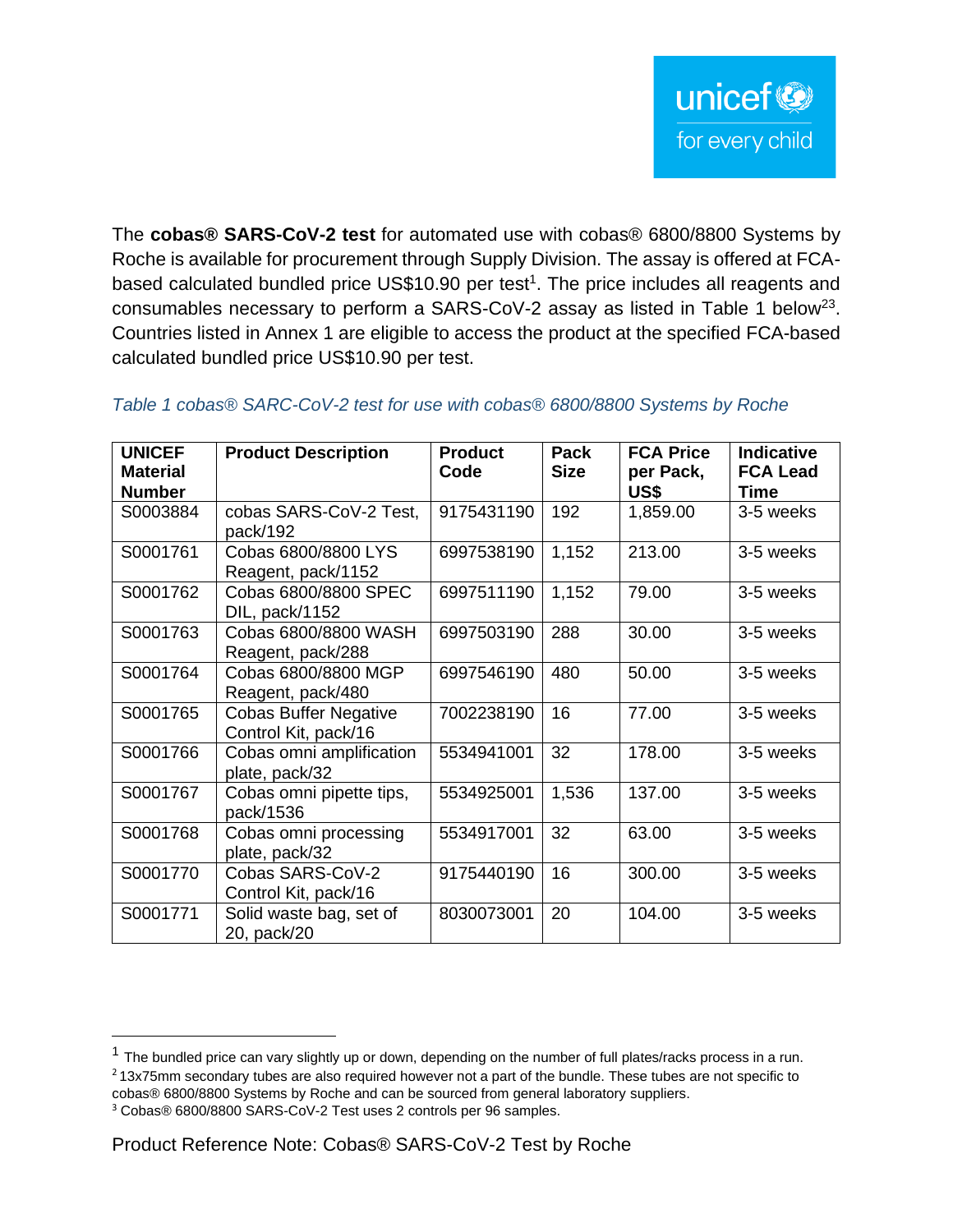## **Intended Use**

Cobas® SARS-CoV-2 for use on the cobas 6800/8800 Systems is a real-time RT-PCR test intended for the qualitative detection of nucleic acids from SARS-CoV-2 in clinicianinstructed self-collected nasal swab specimens (collected on site), and clinician-collected nasal, nasopharyngeal and oropharyngeal swab samples from patients with signs and symptoms suggestive of COVID-19 (e.g. fever and/or symptoms of acute respiratory illness).

### **Instrumentation and software**

- cobas® 6800/8800 instrument is required to run this test in laboratory.
- cobas® 6800/8800 software and cobas® SARS-CoV-2 analysis package must be installed on the instrument(s). The Instrument Gateway (IG) server is provided with the system.
- In-country laboratory support is required for instruments deployed for COVID-19 testing. A surcharge for this service is waived by the manufacturer in the short term due to the current public health crisis however it can be re-visited in the future as the testing demands change.

# **Shelf-life**

Initial shelf life of 12 months upon manufacture has been assigned.

# **Storage and stability conditions**

The test kit should be stored at 2-8 °C.

Should you have any technical questions regards to the product please contact Wandani Sebonego at [wsebonego@unicef.org](mailto:wsebonego@unicef.org)

Should you have any questions regards to ordering of the product please contact Tatsiana Ptashnik at [tptashnik@unicef.org](mailto:tptashnik@unicef.org)